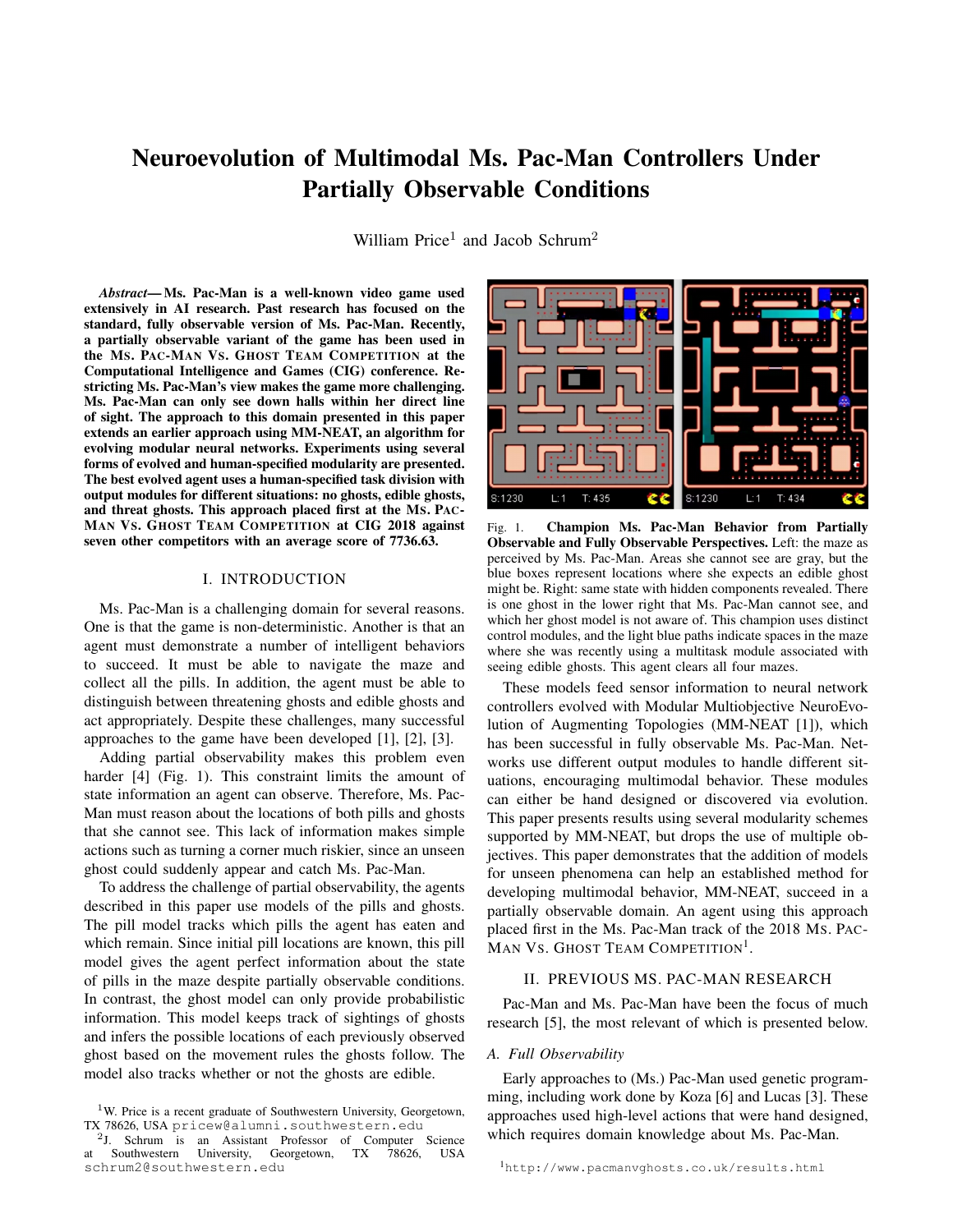Alhejali and Lucas combined genetic programming with training camps to produce better agents for Ms. Pac-Man [7]. Training camps pit agents against sub-problems of a domain, which are easier to learn solutions to. Once solutions to each sub-problem have been learned, the solutions can be aggregated into a policy for playing Ms. Pac-Man. These training camps improve performance, but require an expert to design the camps in the first place.

Brandstetter and Ahmadi used genetic programming, but with directional sensors [2], as done in this paper. A directional sensor is one sensor that is evaluated for each available movement direction, leading to different sensor readings. A preference is generated for each direction, resulting in the agent moving in the direction with the highest preference.

Schrum and Miikkulainen also used directional sensors, but with modular neural networks [1]. Each module represents a different policy for the agent to follow. These policies may be discovered through evolution or handcrafted. This approach is modified to work in the partially observable version of the game within the current paper.

Ghost controllers can also be evolved. For example, Cardona et. al. [8] evolved both Ms. Pac-Man and ghost controllers using competitive coevolution. Agents used minimax tree search with evolved weights for a linear combination utility function. They found better performance when evaluating the top three controllers from each competing population as opposed to evaluating only the champion.

Also relevant is Deep Reinforcement Learning, which is famous for succeeding in many Atari games using raw pixel inputs [9]. The Atari version of Ms. Pac-Man initially proved challenging for these methods, but Seijan et. al. [10] mastered the game using a combination of deep learning, modular network structure, and collaborative learning. The modular network structure used is similar to the approach of Schrum and Miikkulainen [1] used in this paper. Learning is collaborative because separate agents focus on highly granular in-game goals, and their individual preferences are aggregated to control Ms. Pac-Man. Though learning from raw pixel input is impressive, this version of the game lacks the challenge of partial observability faced in this paper.

# *B. Partial Observability*

The MS. PAC-MAN VS. GHOST TEAM COMPETITION[4] is an international competition hosted at the Computational Intelligence and Games (CIG) conference. Partially observable conditions add a layer of complexity to the task of creating a successful agent. One can submit both Ms. Pac-Man and ghost agents. Tournament play is round-robin style. Ms. Pac-Man agents compete against all ghost agents multiple times. Scores are averaged to produce a final score for ranking. Because the competition began in 2016, relatively little research has been done in this variant of the game.

The competition code provides several starter agents for a baseline level of performance. The starter Ms. Pac-Man agent follows a simple rule set and scores below 3000 on average against the starter ghost agents, which are also rule based. Ghost teams consist of four copies of one agent controller.

Coevolution has previously been used to create Ms. Pac-Man and ghost controllers under partial observability conditions [11]. Specifically, genetic programming was used with high-level actions, as in early Pac-Man research [6], [3]. It would be interesting to see how the coevolution of controllers using low-level actions performs, though the current paper is purely restricted to the evolution of Ms. Pac-Man controllers.

# III. MS. PAC-MAN DOMAIN

The fully observable and partially observable Ms. Pac-Man domains are both described in detail.

## *A. Full Observability*

The objective of Ms. Pac-Man is to maximize score by eating pills scattered about four different mazes. Each pill is worth 10 points. Ms. Pac-Man navigates mazes, eating pills as she comes into contact with them. Upon eating all pills in a given maze, Ms. Pac-Man advances to the next maze.

Hostile ghosts wander each maze, chasing Ms. Pac-Man. Collision with a ghost results in a lost life for Ms. Pac-Man, ending the game if she has no more lives. She starts with three lives, and can gain a fourth by earning 10000 points. There are four special power pills located in the corners of each maze that allow Ms. Pac-Man to eat ghosts for a limited time. Eating ghosts earns points: 200, 400, 800, and 1600 points for the first, second, third, and fourth consecutively eaten ghost respectively. Therefore, it is advantageous to hunt as many ghosts as possible during the duration of a power pill. While ghosts are edible, they move at half speed. In each new maze, the time that ghosts remain edible from a power pill decreases. Power pills themselves yield 50 points.

Ghosts only make decisions at junctions, with two exceptions. Each ghost's direction is reversed when Ms. Pac-Man eats a power pill, or with a small probability on any time step. In contrast, Ms. Pac-Man can always move in any direction.

Eaten ghosts are returned to the lair in the center of the maze where they are out of play for a short amount of time. However, if a ghost should emerge from the lair during the duration of a power pill, Ms. Pac-Man will have to deal with both threatening and edible ghosts at the same time.

In the original Ms. Pac-Man game, there are fruits that randomly spawn in the center of the maze. These fruits give points when consumed like a pill. However, the simulator used in the competition does not contain fruit.

# *B. Partial Observability*

In traditional Ms. Pac-Man, agents have knowledge about the entire game state. Players can see ghosts in the lair as well as the position and movement direction of ghosts outside the lair. Players can also see the locations of all uneaten pills.

In the partially observable game, agents have a reduced view of the game state. Multiple types of partial observability are supported. Vision can be restricted to a radius around Ms. Pac-Man using either Manhattan distance or Euclidean distance. Alternatively, vision can be restricted to line of sight, meaning Ms. Pac-Man can see for a limited distance in straight lines down hallways, and walls block her vision.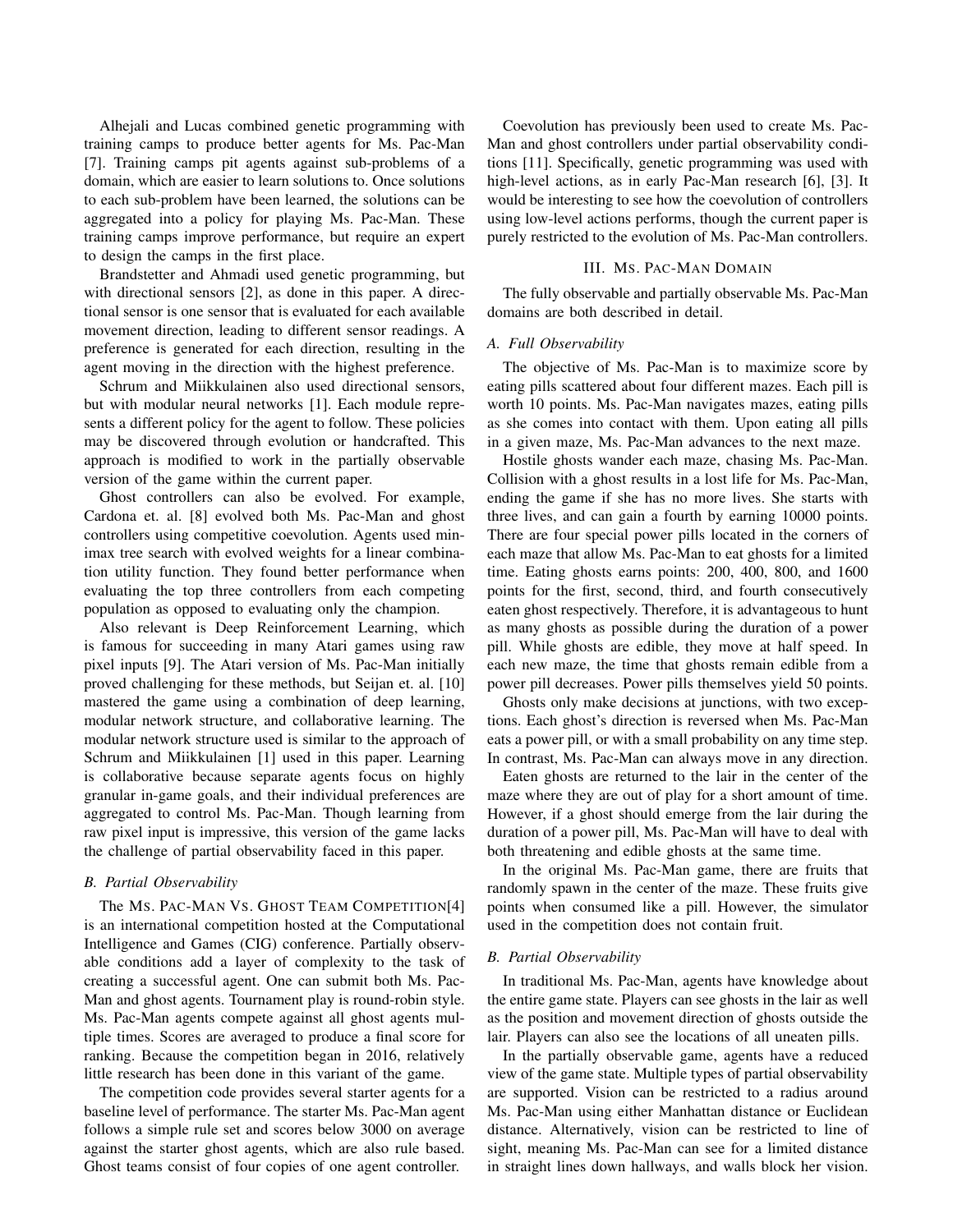Nothing around a corner can be seen. The line of sight constraint is used in the competition and assumed for the rest of this paper. Ms. Pac-Man has no information about the state of the lair, or about ghosts or pills she cannot see.

This partially observable version poses new challenges to Ms. Pac-Man. It requires her to have a memory of previous states of the game, including pills already eaten and the locations of ghosts previously seen. From this memory, she must decide the proper actions to take. Even with such memory, bad luck can cause Ms. Pac-Man to be caught off guard when rounding a corner. She could also be surrounded and trapped by ghosts she cannot see, especially if the ghosts are allowed to have full access to the game state. The simulator can be configured to impose partial observability on Ms. Pac-Man, the ghosts, or both. The competition restricts all agents to partial observability, though ghosts with full observability are also used in the experiments of this paper.

## IV. EVOLUTIONARY METHODS

Controllers were evolved in a manner similar to previous research in the fully observable game using MM-NEAT<sup>2</sup> [1].

# *A. Evolutionary Algorithm*

Ms. Pac-Man is treated as a single objective problem of maximizing game score. This approach contrasts to previous work using MM-NEAT in the fully observable game [1], which used separate pill and ghost score objectives with the multiobjective evolutionary algorithm NSGA-II [12]. This paper shows that one objective is sufficient to produce skilled agents in the partially observable version of the game.

In this paper, simple  $(\mu + \lambda)$  selection is used. First,  $\mu$ parent networks are evaluated. Then tournament selection is used with crossover and mutation to produce  $\lambda$  child networks, which are also evaluated. From the combined  $(\mu + \lambda)$  size population, the  $\mu$  best performing networks form the next parent generation. This pure elitist approach pits parents against their children, potentially saving valuable network structures that were not passed to child networks.

# *B. NeuroEvolution of Augmenting Topologies*

Because neural networks control the Ms. Pac-Man agents, a way of encoding these networks is needed. This paper uses the genome representation from NEAT (NeuroEvolution of Augmenting Topologies [13]). NEAT is an algorithm for evolving neural networks with arbitrary topologies. It has been successful in a variety of domains [14], including the fully observable version of Ms. Pac-Man [1].

The crux of NEAT is the insight that specific nodes and edges tend to serve the same purpose in different networks with a common ancestor. Therefore, NEAT assigns identification numbers to every node and edge in a network when it appears. These IDs allow for networks to be aligned in a sensible way during crossover (sexual reproduction).

In addition to crossover, NEAT employs three types of mutation. First, weights of edges can be slightly perturbed. Second, an edge can be added between two nodes. Finally, nodes can be added by splitting an existing edge in two. These mutations allow networks to gradually complexify from a simple starting point of networks with no hidden nodes, resulting in sparse but effective networks.

## *C. Modular Networks*

Effective Ms. Pac-Man agents display multiple modes of behavior. These modes address different situations she must face: hunting edible ghosts, eating pills, and fleeing threats, among others. MM-NEAT encourages multiple modes of behavior with modules in the output layer of the network.

The modular network architectures supported by MM-NEAT are summarized in Fig. 2. These architectures are the same as presented in [1]. A module is simply a group of outputs that can define the behavior of an agent. Each module reacts differently to the inputs fed into the network, allowing for distinct behaviors to be represented by each module.

One module networks (1M) are standard neural networks (Fig. 2a). In Ms. Pac-Man, these networks have one output: preference for the currently considered direction (Section V-B). Multitask networks (Fig. 2b) have a fixed number of modules/outputs that are used according to a human-designed task division. One output is used on each time step and the others are ignored. The task division in this paper has three output modules (3MT, Section V-E). Networks can also have a fixed number of modules, each combining a *policy* neuron with a *preference* neuron. Policy neurons are the usual output neurons that define agent behavior (direction preference). Each policy neuron is combined into a module with a preference neuron, and the module whose preference neuron has the greatest activation for a given set of inputs is the module whose policy neuron defines the behavior of the network. Networks with two (2M, Fig. 2c) and three (3M) preference modules are used in this paper.

Another approach to developing network modularity is to let evolution decide on the number of modules. Networks start with one preference module (Fig. 2d), but can gain additional preference modules via module mutation. There are several forms of module mutation [1], but the one used in this paper is Module Mutation Duplicate (MM(D), Fig. 2e). MM(D) duplicates an existing network module. The new module has a policy neuron with the same incoming edges as the policy neuron of a randomly chosen module being duplicated. However, the preference neuron within that module creates an edge from a random node in the network. Therefore, the module will be used at different times than the original module it was modeled after. At first, both modules behave the same, but are used at different times. Across generations, the behaviors of the two modules can diverge in ways advantageous to the network.

## V. EXPERIMENTS

A single 3MT Ms. Pac-Man controller was victorious in the MS. PAC-MAN VS. GHOST TEAM COMPETITION at CIG 2018, but several experiments were conducted after submitting the final entry in order to gain a deeper understanding of how various related methods perform in the domain.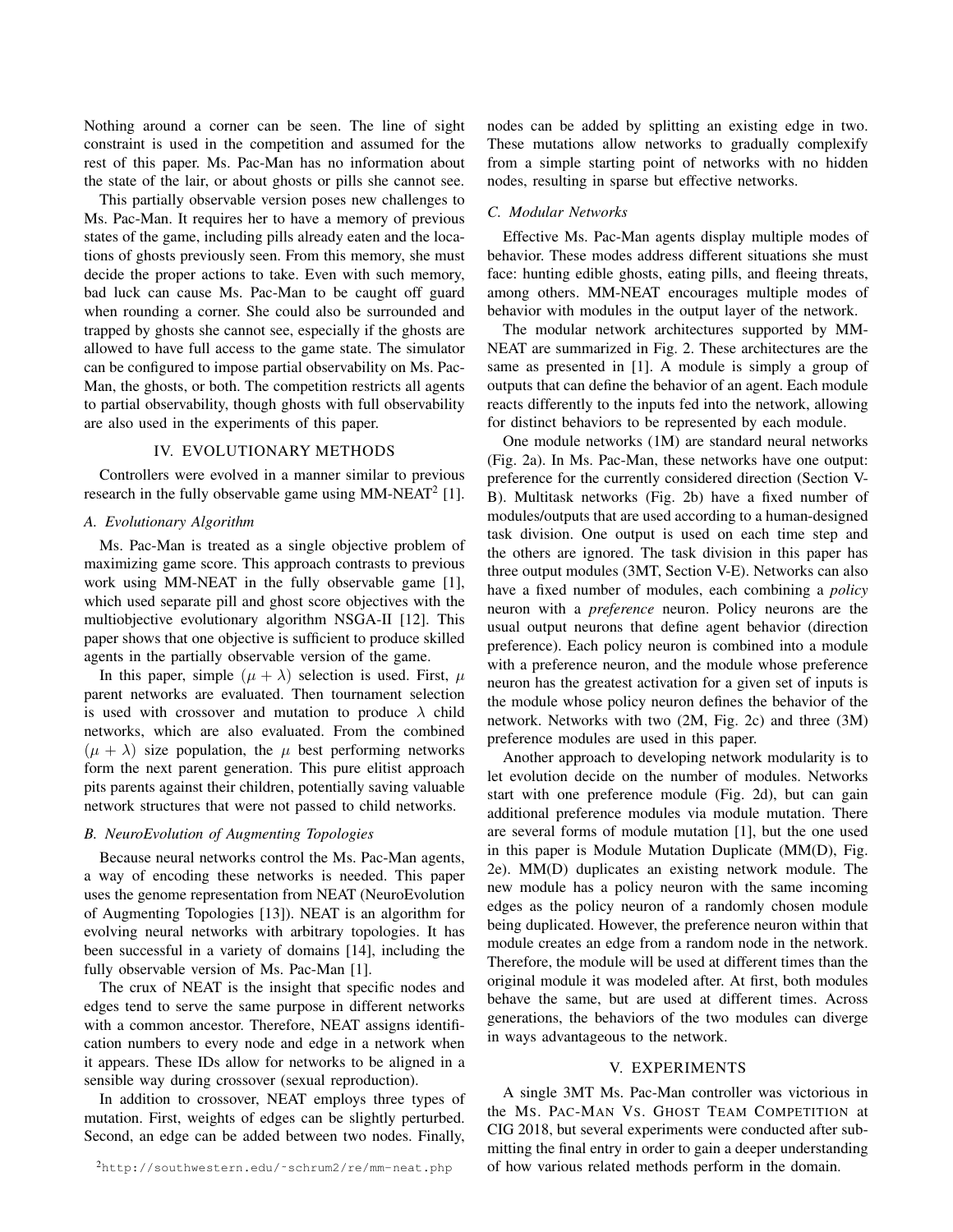

(a) One module (b) Three Multitask Modules (c) Two Preference Modules (d) Before Module Mutation (e) After MM(D) Fig. 2. Modular Networks: These example networks require one policy neuron to define agent behavior, as in Ms. Pac-Man. Inputs are at the bottom, and outputs are at the top. (a) Standard neural network with just one module. (b) Multitask network with three modules, which are color coded. A human-specified task division indicates when to use the green, red, or blue policy. (c) A network with two modules that uses preference neurons (colored gray) to determine which module to use. (d) Starting network in a population where Module Mutation is enabled. It has one module with an irrelevant preference neuron. (e) After MM(D), the network gains a new module that duplicates the behavior of another module. The behavior is the same because its policy neuron linked to the same neuron sources with the same link weights as the policy neuron in the module that was duplicated. However, the new preference neuron is linked to a random source with a random weight so that the new module is used in different situations. This process can be repeated to create more modules. After Module Mutation, all preference neurons become relevant. Extra modules allow networks to learn multimodal behavior more easily by making it possible to associate a different module with each behavioral mode.

#### *A. Pill and Ghost Models*

To deal with limited visibility, ghost and pill models are used. These models extend code provided by the competition organizers [4]. The pill model tracks unconsumed pills. Since initial pill locations are known, and Ms. Pac-Man is the only agent that removes pills from the environment, this model provides perfect information about pill locations.

The ghost model tracks potential locations of ghosts based on observations. Initially, no ghosts are known to the model, so for each ghost the probability associated with each location is 0. If a ghost is visible, the probability for that ghost at that location is 1, and other locations become 0. When a ghost leaves view, the model relies on the fact that ghosts can only change directions at junctions. Ghost movement speed is known, so the location of the unseen ghost progresses through the hallway maintaining it's probability. There is a random chance that ghosts will flip direction at any time, but the model does not take this into account, since it would complicate the model with many low-probability predictions.

The probability of a ghost being at a location is split at junctions. Since Ms. Pac-Man cannot see which direction ghosts pick at junctions, the probability that the ghost took any available direction is split evenly from the original probability. Therefore, a ghost prediction with probability 0.5 entering a T-junction will split into two 0.25 predictions in the two *available* directions. When a prediction drops below a threshold of 0.125, it is removed from the model.

The description thus far is for the pill and ghost models provided with the competition code. However, the ghost model did not account for edible ghosts. The enhanced model used in this paper does track whether or not ghosts are edible. Ghosts are marked as edible when a power pill is eaten. The model also accounts for the fact that edible ghosts move at half speed, and resets edible ghosts to threats once they are eaten, or the duration of the power pill effect expires. Tracking this extra information is vital for being able to track and eat edible ghosts, and thus maximizing score.

#### *B. Direction-Evaluating Policy*

Ms. Pac-Man agents make movement decisions as in Brandstetter and Ahmadi [2], and previous MM-NEAT research [1]. Each possible direction Ms. Pac-Man could travel is evaluated using the agent's network to produce a preference score. The direction with the highest preference score in a given time-step is the direction that the agent will move in. Because sensors are directional, re-applying the same sensor in each direction will often yield different values. By having the agent choose between primitive actions instead of complex ones, agents are less constrained, and complex behavior that does emerge is all the more impressive.

# *C. Sensor Configuration*

There are 43 sensors, mostly based on those of Schrum and Miikkulainen [1]. This research made a distinction between *conflict* and *split* sensors. Split sensors allow a game entity to be interpreted in different ways by different sensors under different circumstances. Specifically for Ms. Pac-Man, the ghosts are sensed using split sensors, meaning that there is a subset of sensors that apply only to threat ghosts, and another subset of similar sensors that apply only to edible ghosts. In contrast, conflict sensors would only have one set of sensors for ghosts in general, and then some additional sensors indicating whether or not each ghost is edible. Since the previous work showed that split sensors were superior, only split sensors are used in this paper.

Nine sensors are undirected (Table I), meaning that they return the same result for each available movement direction. As a result, these sensors can only differentiate direction preferences in combination with directional sensors. They are either binary sensors, or measure some proportion. They are self-explanatory, with the exceptions of the Edible Time and Power Pill Time. The Edible Time refers to the highest edible time of any currently observed ghost, so it will be 0 when ghosts are not visible, even if the ghost model is aware of edible ghosts. The Power Pill Time tracks the time remaining until the benefit of eating a power pill wears off.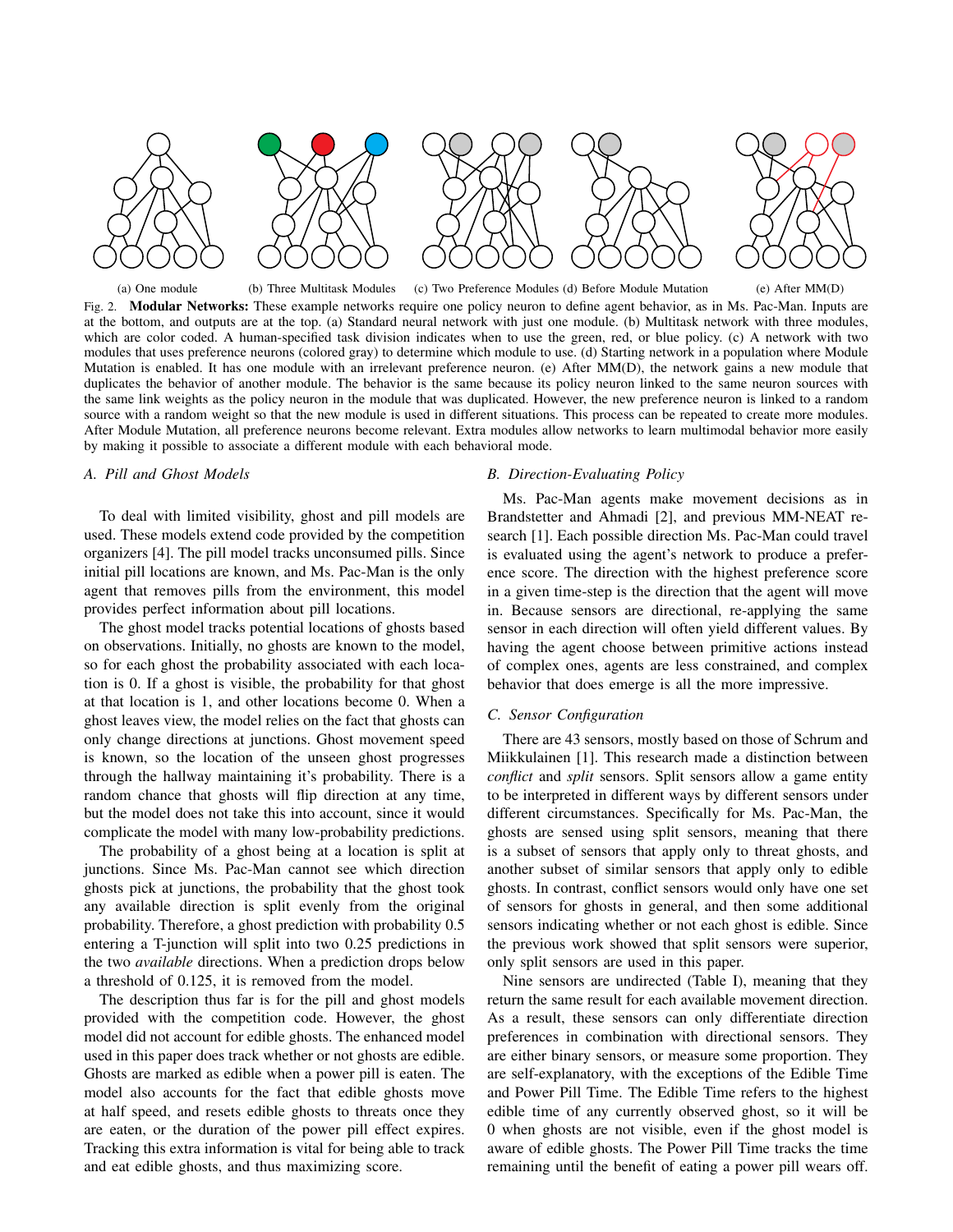TABLE I Undirected Sensors in Ms. Pac-Man

| <b>Sensor Name</b>         | <b>Description</b>                     |
|----------------------------|----------------------------------------|
| <b>Bias</b>                | Constant value of 1                    |
| Proportion Pills           | Number of remaining regular pills      |
| Proportion Power Pills     | Number of remaining power pills        |
| Proportion Edible Ghosts   | Number of possible edible ghosts       |
| Proportion Edible Time     | Remaining known time ghosts are edible |
| Proportion Power Pill Time | Remaining possible edible time since   |
|                            | eating power pill                      |
| Proportion Game Time       | Remaining evaluation time              |
| Any Ghosts Edible?         | 1 if any ghost is suspected of being   |
|                            | edible, 0 otherwise                    |
| Close to Power Pill?       | 1 if Ms. Pac-Man is within 10 steps of |
|                            | a power pill, 0 otherwise              |

This sensor does not depend on any awareness of ghosts, which means it can be positive when edible ghosts are out of view, but also when threat ghosts who have returned from the lair after being eaten are in plain sight. Without the Edible Time sensor, the agent might assume that any visible ghost was edible if it had recently eaten a power pill. This is not always the case as ghosts leave the lair in a non-edible state.

The directional sensors (Table II) are calculated with respect to particular directions. Typical examples are directional distances to the first entity of a given type, e.g. pill, that would be encountered along the shortest path starting in the given direction and never reversing. Sensors can also gather other information about entities, such as the probability that a ghost is present according to the ghost model.

The most complicated directional sensor is Options From Next Junction, which looks at the next junction in a given direction, and counts the number of subsequent junctions that can be safely reached from the first junction without reversing. The safety of a route is determined by taking all agent distances into account and assuming threat ghosts will follow the shortest path to the target junction.

The main difference between the sensors in this paper and previous work [1] is the use of the pill and ghost models. The pill model provides perfect information, so all pill sensors rely on the pill model for sensor readings. However, the ghost model is probabilistic, so sensors about the nearest ghost in a given direction actually provide information about the nearest *potential* ghost location. There are several sensor groups corresponding to the first, second, third, and fourth closest ghosts in a given direction (entries in Table II that mention the  $n<sup>th</sup>$  nearest potential ghost of some type are actually sets of four sensors), but because the ghost model splits predictions at junctions, all four sensors in a set could actually provide information about different possible locations of the same ghost.

It is also possible that a particular entity is not present, or at least not able to be sensed. For example, all power pills may have already been eaten, or the ghost model may not yet be aware of any ghosts. In these cases, sensors return a special value of −1. Otherwise, sensor values are scaled to the range  $[0, 1]$ . The maximum distance is 200 steps.

# *D. Ghost Opponents*

Ms. Pac-Man agents were evolved against the starter ghost team provided by the competition organizers [4], whose behavior is summarized here. When a ghost reaches a junction, it follows a few logical rules. If the ghost is edible and can see Ms. Pac-Man, or Ms. Pac-Man is close to a power pill, the ghost flees. If the ghost can see Ms. Pac-Man and neither of the previous conditions are true, the ghost pursues her. If the ghost cannot see Ms. Pac-Man, it makes a random move. Random moves only happen under partial observability conditions, but ghost teams can be set to operate with full or partial observability.

# *E. Multitask Division*

The task division used by the multitask approach (3MT) relies on the model of ghost locations rather than any actual observed ghosts. The task division is as follows: One module is used when the ghost model is not aware of any ghosts. The second module is used when the model is only aware of edible ghosts. The third module is used when the model is aware of any threatening ghost. If the model is aware of both edible and threat ghosts, then the third module is used, since the presence of threat ghosts overrides the module for edible ghosts. This conservative approach prioritizes fleeing threats over chasing edible ghosts.

# *F. Evolving Networks*

Five types of networks were evolved: One Module (1M), Two Module (2M), Three Module (3M), Module Mutation Duplicate (MM(D)), and Three Module Multitask (3MT). Population size  $\mu = \lambda = 100$ . The mutation rates were: 5% chance of weight perturbation per link, 40% chance of a new link, and 20% chance of a new node. In MM(D) runs, Module Mutation has a 10% chance of being applied to each offspring. The crossover rate is 50%. These settings were used in previous work [1].

Each modularity type was evolved against ghost teams with both partial and full observability. The time limit was 8000 ticks, which gives agents enough time to visit each maze. If an agent clears the fourth maze, evaluation ends. Each network was evaluated 10 times to account for the noisiness of the domain, and average scores were used as fitness. Ideally, more evaluations would be conducted, but 10 is a trade off between accuracy and overall run time. Each population was evolved for 200 generations. For each set of conditions, there were 20 distinct evolutionary runs.

## VI. RESULTS

This section describes the results of evolution, the behaviors of champion networks, and results of the MS. PAC-MAN VS. GHOST TEAM COMPETITION at CIG 2018.

# *A. Evolution*

Average scores across 20 runs of each modularity type are in Fig. 3. Against ghosts with full observability (Fig. 3a), performance growth slows after around 50 generations, and all approaches produced agents with average scores around 6000. This uniformity across different types of modularity is likely due to the use of split sensors instead of conflict sensors, which is consistent with previous work [1].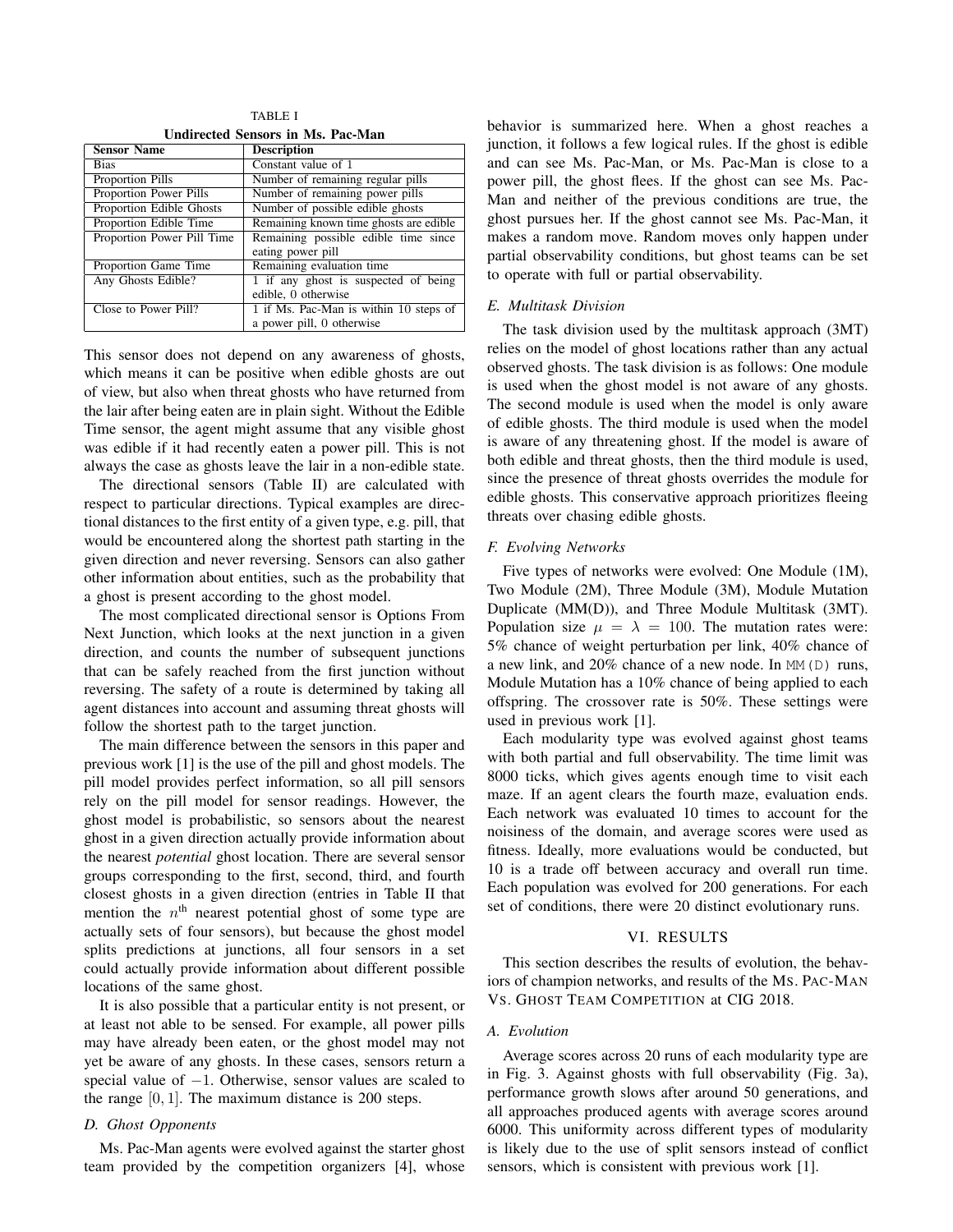TABLE II Directional Sensors in Ms. Pac-Man

| <b>Sensor Name</b>                                       | <b>Description</b>                                                                                   |
|----------------------------------------------------------|------------------------------------------------------------------------------------------------------|
| <b>Nearest Pill Distance</b>                             | Distance to nearest regular pill in given direction                                                  |
| Nearest Power Pill Distance                              | Distance to nearest power pill in given direction                                                    |
| <b>Nearest Junction Distance</b>                         | Distance to nearest junction in given direction                                                      |
| Max Pills in 30 Steps                                    | Number of pills on the 30-step path in the given direction that has the most pills                   |
| Max Junctions in 30 Steps                                | Number of junctions on the 30-step path in the given direction that has the most junctions           |
| <b>Options From Next Junction</b>                        | Number of junctions reachable from the next nearest junction that Ms. Pac-Man is closer              |
|                                                          | to than a threat ghost                                                                               |
| $nth$ Nearest Potential Edible Ghost Distance            | Distance to $n^{\text{th}}$ nearest possible edible ghost in given direction                         |
| $nth$ Nearest Potential Threat Ghost Distance            | Distance to $nth$ nearest possible threat ghost in given direction                                   |
| $nth$ Nearest Potential Edible Ghost Probability         | Likelihood that $n^{\text{th}}$ nearest possible edible ghost in given direction is actually present |
| $nth$ Nearest Potential Threat Ghost Probability         | Likelihood that $n^{\text{th}}$ nearest possible threat ghost in given direction is actually present |
| $nth$ Nearest Potential Edible Ghost Approaching?        | 1 if $n^{\text{th}}$ nearest possible edible ghost in given direction is approaching, 0 otherwise    |
| $nth$ Nearest Potential Threat Ghost Approaching?        | 1 if $n^{\text{th}}$ nearest possible threat ghost in given direction is approaching, 0 otherwise    |
| $nth$ Nearest Potential Threat Ghost Path Has Junctions? | 1 if directional path to $nth$ nearest possible threat ghost contains any junctions, 0 otherwise     |



Fig. 3. Average Ms. Pac-Man Champion Scores During Evolution Across 20 Runs: These are the average scores across champion agents evolving for 200 generations. All methods perform similarly due to the use of split sensors. (a) Evolving agents against ghosts with full observability leads to lower average scores around 6000. This is because ghosts have an unfair advantage over Ms. Pac-Man agents. (b) Evolving agents against ghosts with partial observability leads to higher average scores around 8000.

Against ghosts with partial observability (Fig. 3b), performance growth slows around 30 generations. Against the partially observable opponents, all modularity approaches have average scores around 8000. The better scores against the partial observability ghosts make sense, given that these ghosts are handicapped in a way similar to Ms. Pac-Man.

# *B. Final Behavior*

Qualitatively, the agents demonstrated behaviors necessary for high performance in Ms. Pac-Man. All evolved agents know to hunt for pills and flee threat ghosts. When Ms. Pac-Man sees edible ghosts, she generally pursues them. However, despite uniform performance during evolution, each modularity approach exhibits different performance in post-evolution evaluations. Specifically, each of the 20 champions for each modularity type evolved against each ghost type (full or partial observability) was evaluated an additional 100 times each against both types of ghost. For each champion, an average, minimum, and maximum score across the 100 evaluations was produced, and each of these 20 values were averaged to summarize results. The standard error of the average of the average scores is also provided.

Post evaluations are a more reliable measure of performance than 10 evaluations during evolution. In fact, since plots of champion scores (Fig. 3) show the score of the best agent out of 100, they often overestimate actual champion performance. Tables III and IV show post evaluation results against partial observability (PO) and full observability (FO) ghosts respectively, using the same settings from evolution: Evaluations end after 8000 ticks or four levels, whichever comes first. In practice, agents that do not run out of lives will clear the fourth level before reaching the time limit. Post evaluations were also conducted with the same settings as the MS. PAC-MAN VS. GHOST TEAM COMPETITION: No level limit, but a time limit of 4000 ticks. This short time limit means evolved agents often run out of time in the third maze, and never clear all four. These results are in Tables V and VI against partial and full observability ghosts respectively.

In post evaluations, whether agents were evolved against partial or full observability ghosts, 3MT champions have the highest average, maximum, and minimum scores. The difference in average scores between 3MT and other methods is statistically significant in each case according to pairwise Student's t-tests (adjusted  $p < 0.001$  with Bonferroni error correction). This result is surprising given that 3MT had average scores comparable to other methods during evolution. In fact, the same statistical tests show that none of the other methods are significantly different from each other. However, 3MT more consistently pursues edible ghosts (Fig. 1) and flees threats, due to specific modules for each case.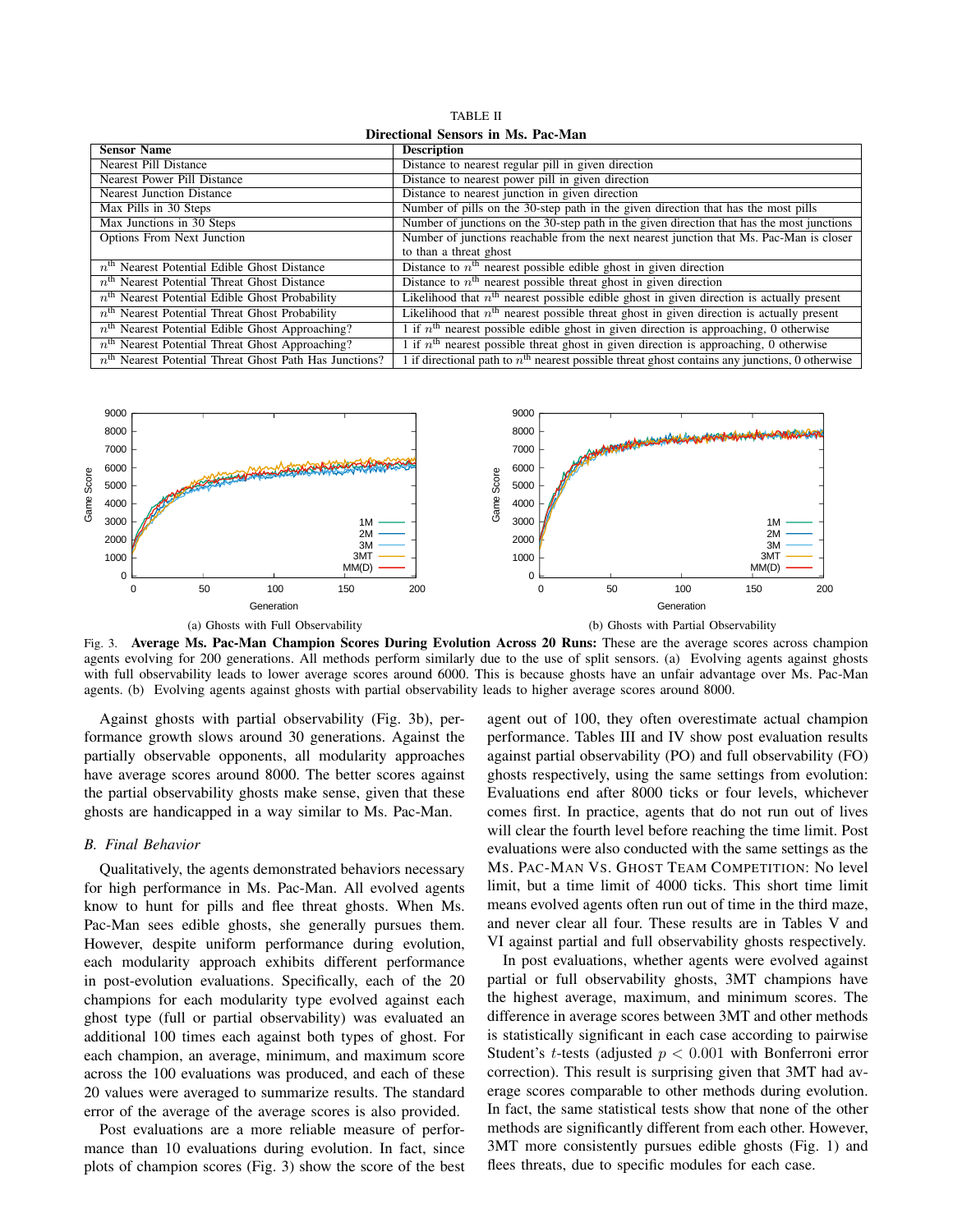# TABLE III Champion Evaluations Against Partial Observability Ghosts With Level Limit of Four, Time Limit of 8000

| Opp            | Method | Avg $\pm$ Std Err    | Min   | <b>Max</b> |
|----------------|--------|----------------------|-------|------------|
| P <sub>O</sub> | 1M     | $5093.8 \pm 514.47$  | 300.0 | 17193.5    |
| P <sub>O</sub> | 2M     | $5068.2 \pm 420.89$  | 231.5 | 16518.5    |
| P <sub>O</sub> | 3M     | $4766.0 \pm 517.86$  | 181.4 | 16214.5    |
| PО             | 3MT    | $10347.0 \pm 394.80$ | 929.5 | 19545.0    |
| PO             | MM(D)  | $5019.1 \pm 642.95$  | 222.0 | 16077.5    |
| F()            | 1M     | $2552.4 \pm 582.46$  | 306.5 | 9682.0     |
| FO.            | 2M     | $2765.9 \pm 564.71$  | 174.0 | 9981.5     |
| FO             | 3M     | $2839.8 \pm 584.42$  | 249.5 | 11556.5    |
| FO             | 3MT    | $6480.1 \pm 568.09$  | 464.5 | 17054.5    |
| FO             | MM(D)  | $2752.1 + 441.27$    | 178.0 | 11317.5    |

TABLE IV

Champion Evaluations Against Full Observability Ghosts With Level Limit of Four, Time Limit of 8000

| <b>Opp</b>     | <b>Method</b> | Avg $\pm$ Std Err   | Min   | Max     |
|----------------|---------------|---------------------|-------|---------|
| P <sub>O</sub> | 1M            | $1147.1 + 121.94$   | 100.0 | 6349.5  |
| P <sub>O</sub> | 2M            | $1145.6 + 111.22$   | 99.0  | 6523.5  |
| P <sub>O</sub> | 3M            | $1231.5 \pm 157.55$ | 115.0 | 7284.5  |
| PО             | 3MT           | $3219.1 \pm 160.06$ | 204.0 | 11937.5 |
| PО             | MM(D)         | $1097.6 \pm 134.48$ | 102.0 | 6936.0  |
| FO.            | 1M            | $937.6 \pm 167.63$  | 96.0  | 6432.5  |
| FO.            | 2M            | $949.0 \pm 187.81$  | 95.0  | 5554.0  |
| FO.            | 3M            | $1035.1 \pm 240.71$ | 102.5 | 6666.5  |
| FO             | 3MT           | $2344.3 \pm 274.08$ | 173.5 | 10121.5 |
| FO             | MM(D)         | $911.3 \pm 134.34$  | 75.0  | 7223.5  |

#### TABLE V

Champion Evaluations Against Partial Observability Ghosts With Competition Time Limit of 4000 Steps

| Opp             | <b>Method</b> | $Avg \pm Std Err$   | Min   | Max     |
|-----------------|---------------|---------------------|-------|---------|
| P <sub>O</sub>  | 1M            | $4085.3 \pm 401.60$ | 216.5 | 13568.5 |
| PO.             | 2M            | $3720.1 \pm 310.01$ | 232.5 | 13651.0 |
| P <sub>O</sub>  | 3M            | $4213.9 \pm 405.31$ | 208.0 | 13600.0 |
| PO <sub>1</sub> | 3MT           | $7912.8 \pm 252.76$ | 830.5 | 15127.0 |
| PО              | MM(D)         | $3808.9 \pm 505.02$ | 202.0 | 12746.0 |
| FO.             | 1M            | $2063.0 \pm 426.69$ | 228.0 | 9236.5  |
| FO              | 2M            | $2244.2 \pm 455.23$ | 197.5 | 8868.0  |
| FO              | 3M            | $2346.0 \pm 468.13$ | 272.0 | 8807.0  |
| FO.             | 3MT           | $4900.5 \pm 425.45$ | 393.0 | 13412.0 |
| FO              | MM(D)         | $2351.6 \pm 342.45$ | 176.5 | 10534.0 |

#### TABLE VI

Champion Evaluations Against Full Observability Ghosts With Competition Time Limit of 4000 Steps

| Opp            | <b>Method</b> | Avg $\pm$ Std Err   | Min   | Max     |
|----------------|---------------|---------------------|-------|---------|
| P <sub>O</sub> | 1M            | $917.3 \pm 97.92$   | 99.5  | 5814.5  |
| P <sub>O</sub> | 2M            | $947.1 \pm 97.62$   | 84.0  | 6028.5  |
| P <sub>O</sub> | 3M            | $998.3 \pm 113.75$  | 82.0  | 6366.0  |
| PО             | 3MT           | $2765.3 \pm 151.10$ | 145.0 | 10602.0 |
| PO             | MM(D)         | $924.3 \pm 96.98$   | 97.5  | 6243.0  |
| FO.            | 1M            | $851.1 \pm 171.06$  | 89.0  | 5656.5  |
| FO             | 2M            | $821.4 \pm 163.47$  | 83.0  | 5499.0  |
| FO.            | 3M            | $842.3 \pm 147.32$  | 103.0 | 5895.5  |
| FO             | 3MT           | $2147.4 \pm 250.80$ | 131.5 | 9921.5  |
| FO             | MM(D)         | $680.5 \pm 129.98$  | 88.5  | 5778.0  |

One behavior not exhibited by any champion was luring ghosts to power pills, as witnessed in the fully observable game [1]. Luring is the clustering of ghosts near a power pill so that Ms. Pac-Man can easily eat the ghosts in succession, leading to higher scores. This behavior is hard to develop without full observability, so its lack is not surprising.

Preference neuron approaches tend to focus on one module

TABLE VII Results From Ms. Pac-Man Track of Ms. Pac-Man Vs. Ghost Team Competition at CIG 2018

| Entry (3MT agent)         | Squillyprice01           | 7736.63 |
|---------------------------|--------------------------|---------|
| Entry                     | GiangCao                 | 7516.6  |
| Entry                     | thunder                  | 6733.1  |
| Entry                     | PacMaas                  | 6275.0  |
| <b>Included</b> with code | Starter PacMan           | 5865.5  |
| Included with code        | StarterPacManOneJunction | 1134.3  |
| Included with code        | StarterNNPacMan          | 535.0   |
| Entry                     | user76                   | 120.0   |

and ignore others. Even MM(D) champions tend to have only one module, though lesser members of each population evolve additional modules. However, because of the use of split sensors, agents using one module still develop distinct reactions to threat and edible ghosts. For example, a sensor for proximity to a threat ghost can decrease an agent's preference for a direction, but proximity to an edible ghost can increase the preference for that same direction. However, the interplay of sensors is complicated, and ghosts of multiple types can be present, so these approaches seem to make errors in judgment more often. These agents sometimes jitter in uncertainty and ultimately get captured when near a threat ghost. This outcome demonstrates a failure of evolved preference-based task divisions in this particular domain.

In contrast, 3MT must use different modules in different situations, and forcing this task division seems to cause more risk-averse behavior and better response to threat ghosts in general. Being risk-averse seems to be especially useful in this very unpredictable partially observable domain. Videos of agent behavior of each type are available online<sup>3</sup>. Since 3MT behavior is more robust it was entered into the competition at CIG 2018.

# *C. CIG 2018 Competition Results*

In the MS. PAC-MAN VS. GHOST TEAM COMPETITION at CIG 2018, each Ms. Pac-Man entry played 20 games against each of the four ghost entries submitted to the competition, for a total of 80 games per entrant in the Ms. Pac-Man track. Games ended after 4000 time steps, or when Ms. Pac-Man ran out of lives. The average score across all 80 games formed the agent's overall score for the competition.

Of the four ghost team agents competing, two were provided by the competition organizers. There were eight Ms. Pac-Man agents, three of which were provided by the competition. A 3MT agent, as described in this paper, won the Ms. Pac-Man track with an average score of 7736.63 points across 80 games (Table VII). The source code<sup>4</sup> includes evolved champion networks for all modularity types, and an R script for the statistical analysis reported earlier.

The agent was entered under the name Squillyprice01. Scores were close between GiangCao and Squillyprice01. Entrants thunder and PacMaas were close in performance. Starter PacMan was the last entrant to produce scores that were even slightly comparable to the head of the pack.

<sup>3</sup>southwestern.edu/˜schrum2/SCOPE/popacman.php <sup>4</sup>https://github.com/schrum2/MsPacManEntry